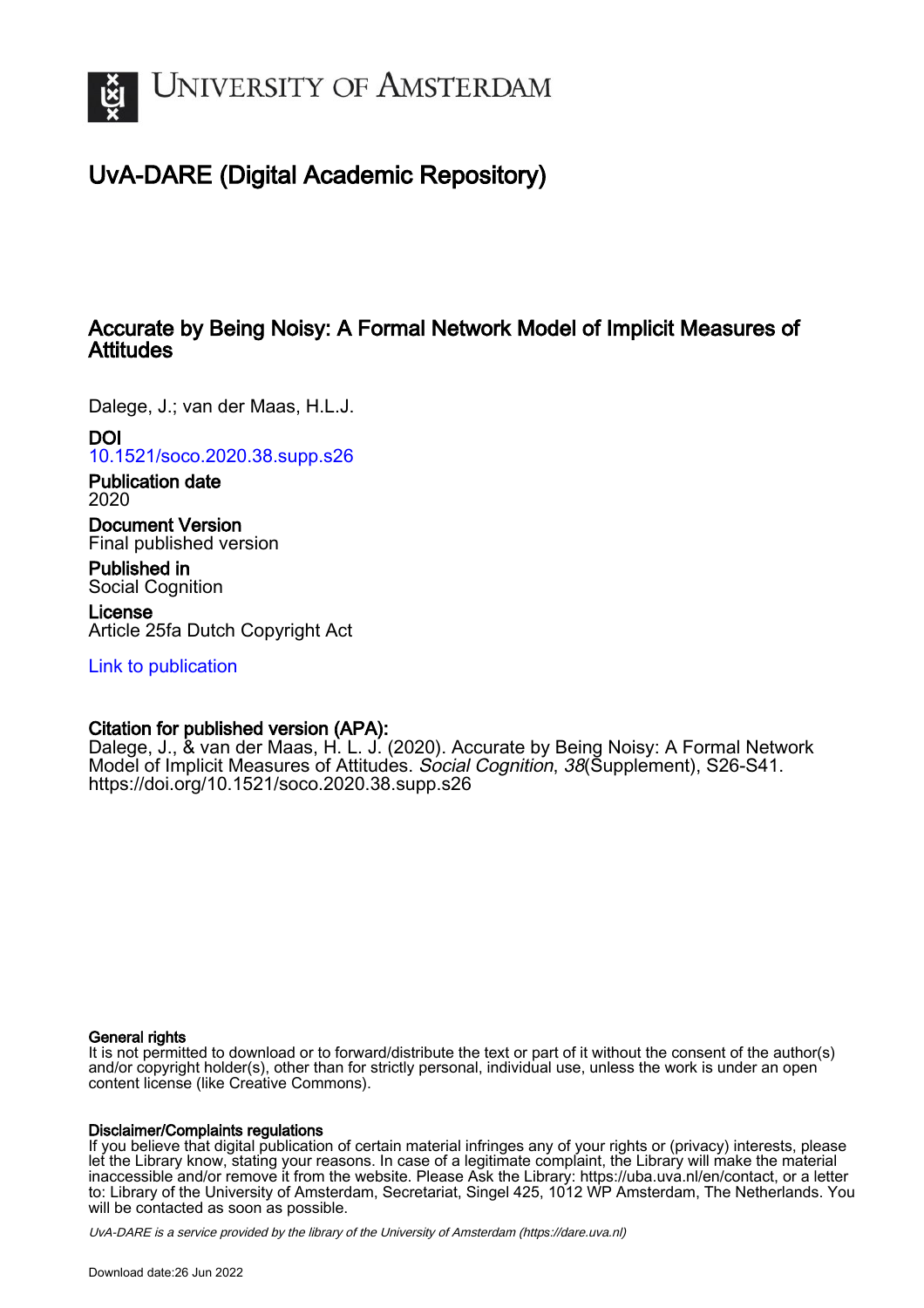## **ACCURATE BY BEING NOISY: A FORMAL NETWORK MODEL OF IMPLICIT MEASURES OF ATTITUDES**

Jonas Dalege *Santa Fe Institute and University of Amsterdam*

Han L. J. van der Maas *University of Amsterdam*

> In this article, we model implicit attitude measures using our network theory of attitudes. The model rests on the assumption that implicit measures limit attitudinal entropy reduction, because implicit measures represent a measurement outcome that is the result of evaluating the attitude object in a quick and effortless manner. Implicit measures therefore assess attitudes in high entropy states (i.e., inconsistent and unstable states). In a simulation, we illustrate the implications of our network theory for implicit measures. The results of this simulation show a paradoxical result: Implicit measures can provide a more accurate assessment of conflicting evaluative reactions to an attitude object (e.g., evaluative reactions not in line with the dominant evaluative reactions) than explicit measures, *because* they assess these properties in a noisier and less reliable manner. We conclude that our network theory of attitudes increases the connection between substantive theorizing on attitudes and psychometric properties of implicit measures.

> *Keywords:* implicit measures, indirect measures, attitudes, network theory

The study of indirect measures of attitudes (i.e., measuring attitudes without prompting individuals to reflect on their attitudes) has been one of the most active areas within social psychology in the last two decades. The appeal of these measures is that they might provide insights into implicitly measured attitudes (i.e., spontaneous judgments of the attitude object). While this focus on implicitly

The authors thank Denny Borsboom, Jamie Cummins, Jan De Houwer, Jens Lange, Pieter Van Dessel, and Frenk van Harreveld for comments and discussions.

J. D. was partly supported by a grant from the National Science Foundation (BSC-1918490).

Correspondence concerning this article should be addressed to Jonas Dalege, Santa Fe Institute, 1399 Hyde Park Road, Santa Fe, NM 87501. E-mail: j.dalege@gmail.com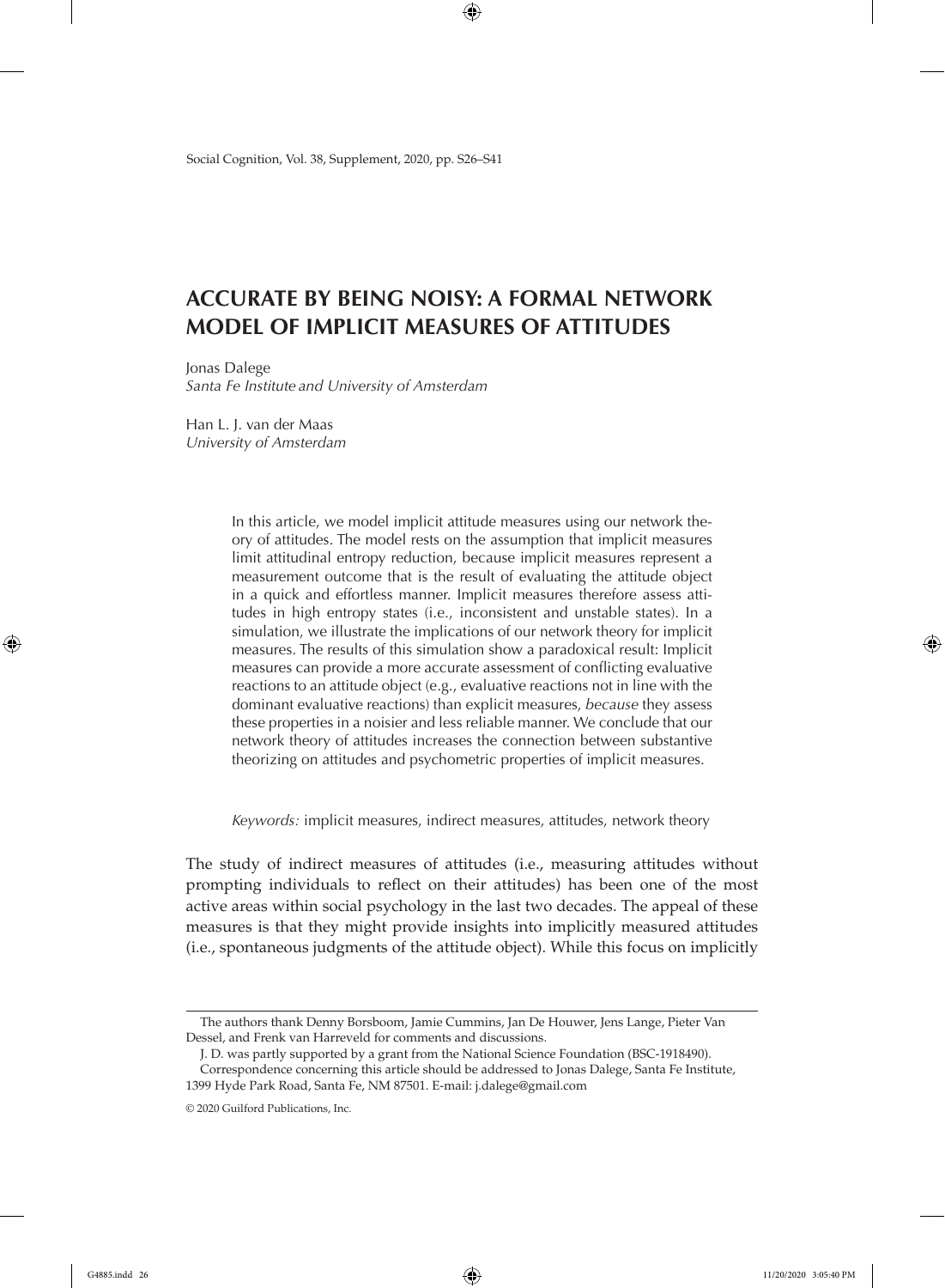measured attitudes has produced many interesting results, fundamental issues in implicit measurement remain. First, there are theoretical debates about the construct that implicit measures assess. For example, researchers debate whether implicit measures assess stable representations and whether these representations are qualitatively different from representations assessed by explicit measures (e.g., Gawronski, Morrison, Phills, & Galdi, 2017; Hahn & Gawronski, 2019; Schimmack, 2019; Vianello & Bar-Anan, 2020). Second, implicit measures have some unsatisfactory psychometric characteristics—implicit measures vary in the degree to which they are reliable, and results regarding validity are also far from optimal (e.g., Bar-Anan & Nosek, 2014; Cummins, Hussey, & Hughes, 2019; Hofmann, Gawronski, Gschwendner, Le, & Schmitt, 2005; Schimmack, 2019). Here, we model implicit measures using our network theory of attitudes (Dalege et al., 2016; Dalege, Borsboom, van Harreveld, & van der Maas, 2018) and by this show that the theoretical debates on implicit measures and their psychometric issues are intertwined.

### **IMPLICIT MEASURES OF ATTITUDE**

In line with De Houwer (2006), we use the term *implicit measure* as referring to the outcome of a measurement and the term *indirect measure* as referring to the measurement procedure. More specifically, we use the term *implicit measure*, in contrast to explicit measure, for a measurement outcome that is the result of evaluating the attitude object in a quick and effortless manner (e.g., Fazio, 2007; Gawronski & Bodenhausen, 2006; Hahn & Gawronski, 2019). We use the term *indirect measures*, in contrast to direct measures (e.g., typical self-report attitude questionnaires), as a procedure that assesses individuals' attitudes without asking them to reflect on their attitudes.

Three of the most popular indirect measures of attitudes are the Implicit Association Test (IAT; Greenwald, McGhee, & Schwartz, 1998), evaluative priming tasks (Fazio, Jackson, Dunton, & Williams, 1995), and the Affect Misattribution Procedure (AMP; Payne, Cheng, Govorun, & Stewart, 2005). In the IAT, individuals have to categorize two opposing attitude objects; here, we use the example of categorizing ingroup members versus members of a stigmatized group and positive versus negative words. In one block, participants have to categorize ingroup members with positive words and members of the stigmatized group with negative words. In the other block, the stimuli are switched so that participants have to categorize members of the stigmatized group with positive words and ingroup members with negative words. The IAT score is based on the difference in performance between the two blocks. For example, faster reaction times in the first block than in the second block would indicate that the individual has a more positive attitude toward the ingroup than toward the stigmatized group. The IAT can be seen as an indirect measure, because it assesses participants' attitudes by differences in reaction times without directly asking individuals about their attitudes. Whether scores on the IAT represent implicitly measured attitudes depends on whether individuals do not reflect on their attitudes assessed by the IAT. For example, if individuals recognize that the IAT assesses their attitudes toward the stigmatized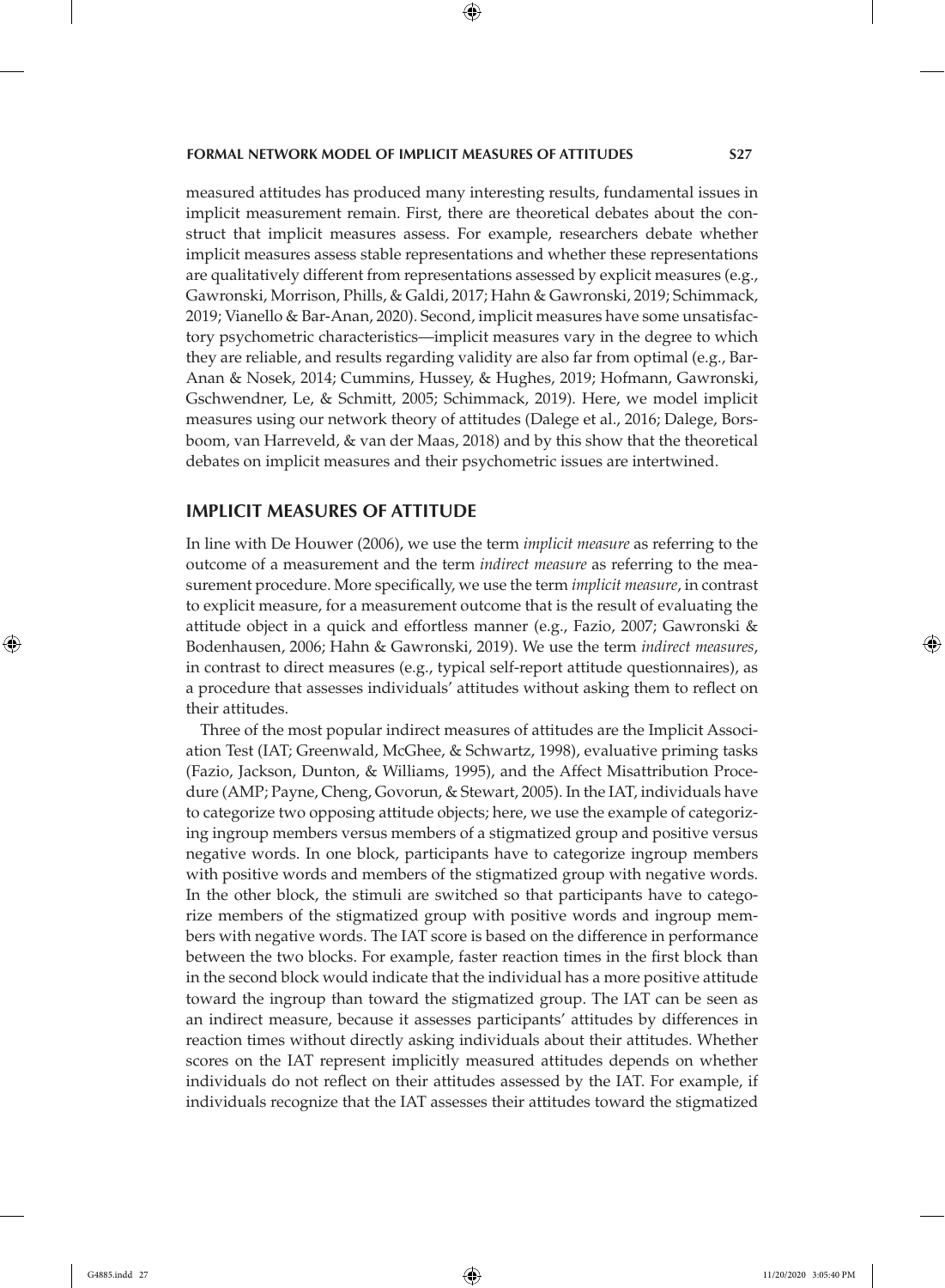group and try to not show negative attitudes toward the stigmatized group, the IAT scores represent a more explicit measure (cf., Fiedler & Bluemke, 2005).

In a typical evaluative priming task (Fazio et al., 1995), attitudes are assessed by using two contrasting attitude objects as primes (e.g., pictures of members of a stigmatized group vs. pictures of members of the ingroup) that are followed by positive or negative target words, and participants have to judge the target words as negative or positive as quickly as possible. The participants' attitude is then inferred by differences in reaction times. The AMP (Payne et al., 2005) works in a similar way but with the difference that individuals have to judge a Chinese ideograph shown after the prime. The participants' attitudes toward the prime is then inferred by their judgments of the Chinese ideographs. In both evaluative priming tasks and the AMP, attitudes are thus assessed indirectly by making attituderelated stimuli task irrelevant. Similar to scores on the IAT, scores on evaluative priming tasks and the AMP only represent implicit measures if individuals' reflections on the primes do not influence the scores. For example, it has been argued that the AMP might not succeed in measuring participants' attitudes implicitly, because participants rate the primes instead of the Chinese ideographs (Bar-Anan & Nosek, 2012).

Here, we apply our network theory of attitudes (Dalege et al., 2016, 2018) to implicit measures. The resulting model is based on the fact that indirect measures assess attitudes without asking participants to reflect on their attitudes. In our network theory of attitudes, a central determinant of attitude dynamics is the entropy of an attitude, a measure of stability and consistency derived from thermodynamics. In thermodynamics, entropy is scaled by (inverse) temperature, so that low temperature leads to low entropy. In our network theory of attitudes, we use an analogue of inverse temperature that determines attitudinal entropy. This analogue of inverse temperature subsumes different psychological processes, such as reflecting on the attitude, paying attention to an attitude object, or thinking about an attitude object. In the remainder of this article we refer to these processes as attitudinal entropy reduction.

### **A NETWORK THEORY OF ATTITUDES**

The central premise of our network theory of attitudes holds that attitudes are properties that emerge from lower level evaluative reactions (Dalege et al., 2016). Specifically, attitudes are defined as networks of interacting evaluative reactions, representing the nodes in attitude networks. Based on the tripartite model of attitudes (Rosenberg, Hovland, McGuire, Abelson, & Brehm, 1960), these nodes represent evaluative reactions that take the form of feelings, beliefs, and behaviors vis-à-vis an attitude object, see Figure 1. These evaluative reactions represent current states of the nodes that are in principle observable (if only to the person having them). For example, an attitude network toward a stigmatized group might consist of negative feelings such as fear; beliefs counteracting these feelings such as support of equal rights; and behaviors toward the stigmatized group, including spontaneous behavior, such as reacting fearfully when one encounters a member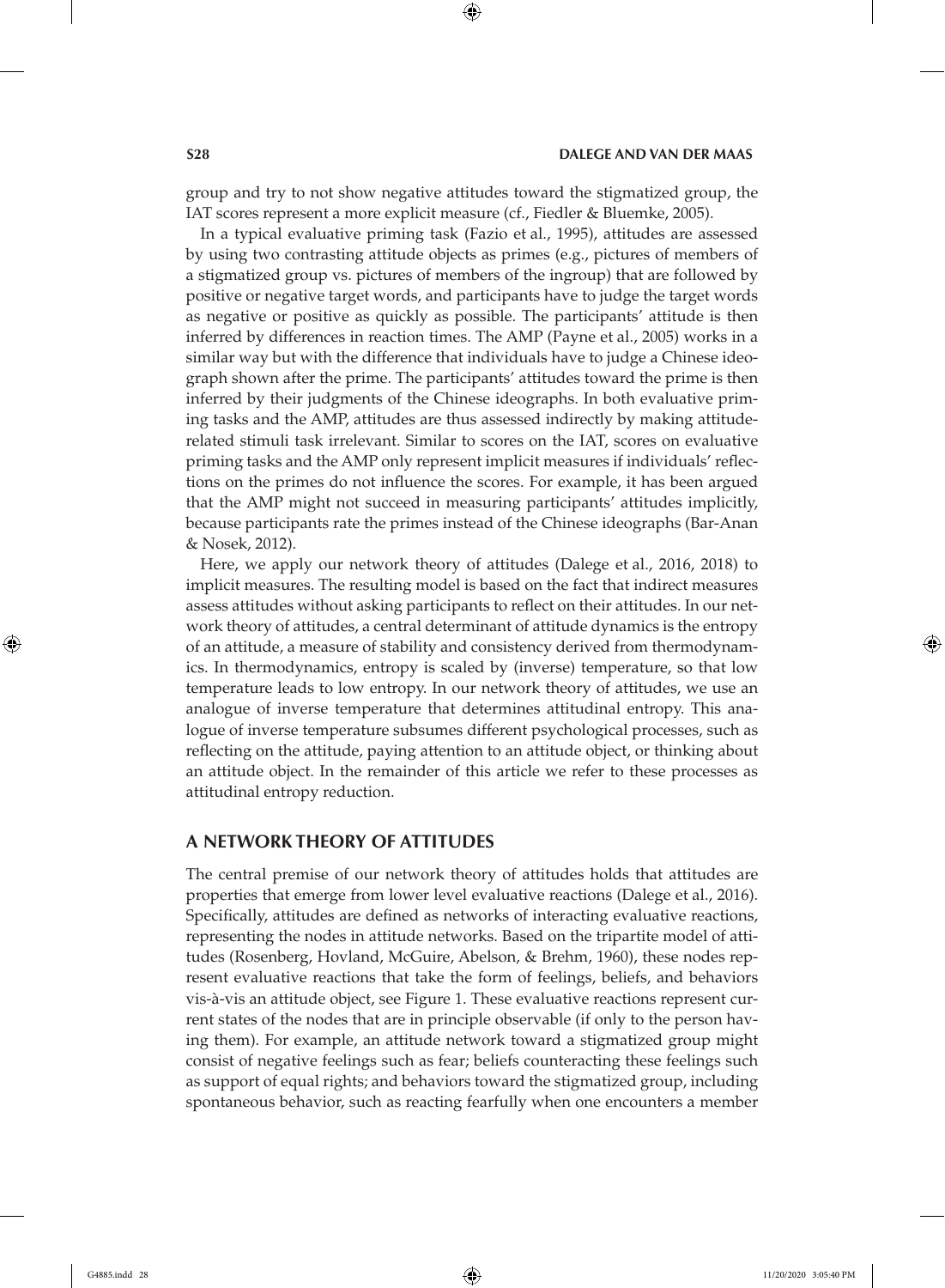

#### **High Entropy Reduction**



FIGURE 1. A graphic representation of our network theory of attitudes (Dalege et al., 2016, 2018). Edges represent interactions between attitude nodes and arrows represent dispositions of nodes that are influenced by factors outside the network (note that we only display dispositions for three nodes and omit the dispositions of the other nodes). Thicker and solid lines represent stronger influence of dispositions and interactions between attitude nodes under higher attitudinal entropy reduction.

of the stigmatized group and deliberate behavior such as voting for a member of the stigmatized group.

Edges in attitude networks represent interactions between evaluative reactions at the functional level. A positive edge between two evaluative reactions indicates that showing one reaction increases the likelihood of also showing the other reaction, while a negative edge indicates that showing one evaluative reaction decreases the likelihood of showing the other reaction (e.g., fearful reactions toward a stigmatized group decrease the likelihood that one shows support for equal rights and vice versa). Because of these edges, the nodes in the network not only are descriptions of current states of the nodes but also determine states of other nodes. In addition to the influence between nodes, which are modeled by the edges in attitude networks, nodes are also influenced by external factors that are not covered by the attitude network. These external factors can be either personal characteristics (e.g., an individual, who is generally predisposed to fearful reactions, might have a strong disposition to react fearfully to members of a stigmatized group) or factors external to the person (e.g., frequent exposure to media coverage on crimes committed by members of the stigmatized group might increase the likelihood that a person shows fearful reactions to the stigmatized group). This external influence is modeled by allowing for different dispositions of the nodes and thus determines the likelihood of a given node's state independent of the other nodes. Whether these dispositions translate into states of the nodes depends also on connected nodes (e.g., fearful reactions toward members of a stigmatized group might be inhibited by believing in equal rights).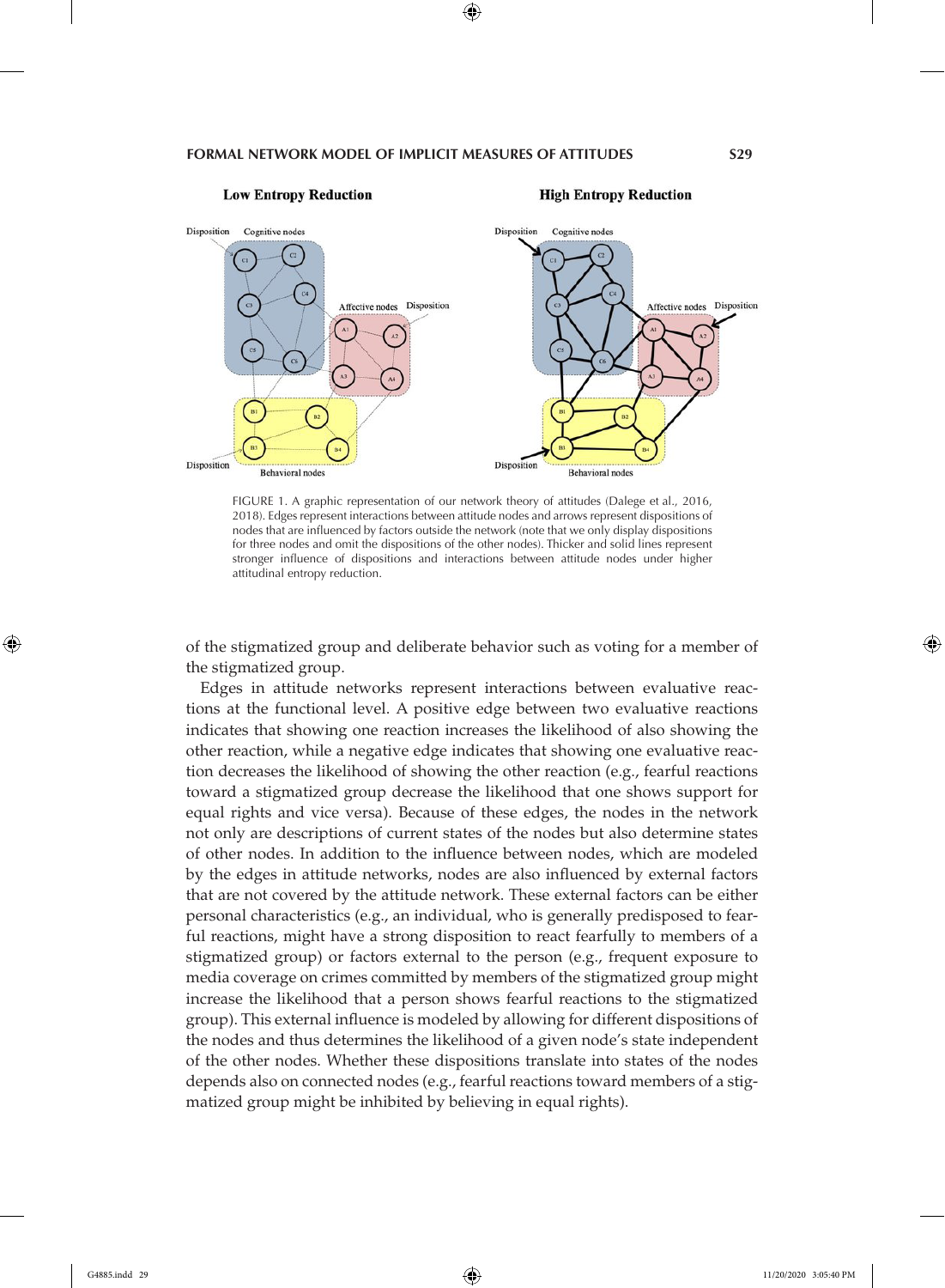A central assumption of our network theory of attitudes is that psychological analogues of inverse temperature increase both the interactions between attitude nodes and the influence of the dispositions on the nodes' states and thereby reduce attitudinal entropy (Dalege et al., 2018). These psychological analogues are, for example, reflecting on the attitude and attention and thought directed at the attitude object. Because of the increased interactions between attitude nodes and influence of dispositions, the overall behavior of the attitude network becomes more consistent, stable, and extreme (i.e., low in entropy). When an individual reflects on, for example, her attitude toward the stigmatized group, feelings of fear and beliefs in equal rights are pressured to cohere, so that beliefs in equal rights might overrule feelings of fear, and an overall positive attitude—represented as the sum of the states of the nodes in the attitude network—toward the minority group emerges. On the other hand, when an individual does not think much about the stigmatized group, the nodes in attitude networks behave relatively independently from each other, so that feelings of fear and beliefs in equal rights do not inhibit each other. This limited dependence of nodes on their dispositions and other nodes results in more random behavior of attitude nodes.

Based on these assumptions, our network theory of attitudes is able to reproduce several established phenomena in the attitude literature (Dalege et al., 2018), such as the mere thought effect (i.e., that merely thinking leads to polarization of attitudes; Tesser, 1978; Tesser & Conlee, 1975) and the classic finding in the persuasion literature that uninvolved individuals rely on heuristic cues while involved individuals process arguments systematically (Chaiken, Liberman, & Eagly, 1989; Petty & Cacioppo, 1986). Most relevant to the current article, our network theory of attitudes is also able to integrate the finding that scores on indirect measures of attitudes show high stability and strong prediction of behavior at the group level, while they show low stability and weak prediction of behavior at the individual level (Payne, Vuletich, & Lundberg, 2017).

#### IMPLICIT MEASURES AND ATTITUDINAL ENTROPY REDUCTION

In our earlier work, we focused on general properties of implicit measures that follow from our network theory of attitudes (Dalege et al., 2018). Based on the assumption that reflecting on attitudes reduces attitudinal entropy, it follows that measurement of attitudes influences attitudinal entropy. It is important to note here that the natural state of attitude networks is that attitudes are in high entropy states. Because direct measures ask individuals to reflect on their attitudes, direct measures tap attitudes in lower entropy states than indirect measures, all else being equal. On the other hand, personally important attitudes, about which individuals think frequently (Krosnick, Boninger, Chuang, Berent, & Carnot, 1993), are in chronically low entropy states. As a consequence, measuring such attitudes directly or indirectly has less effect on the entropy of the attitude—If an individual, for example, just thought about a stigmatized group before the attitude measurement, measuring this individual's attitude indirectly or directly will not result in a strong difference in entropy reduction.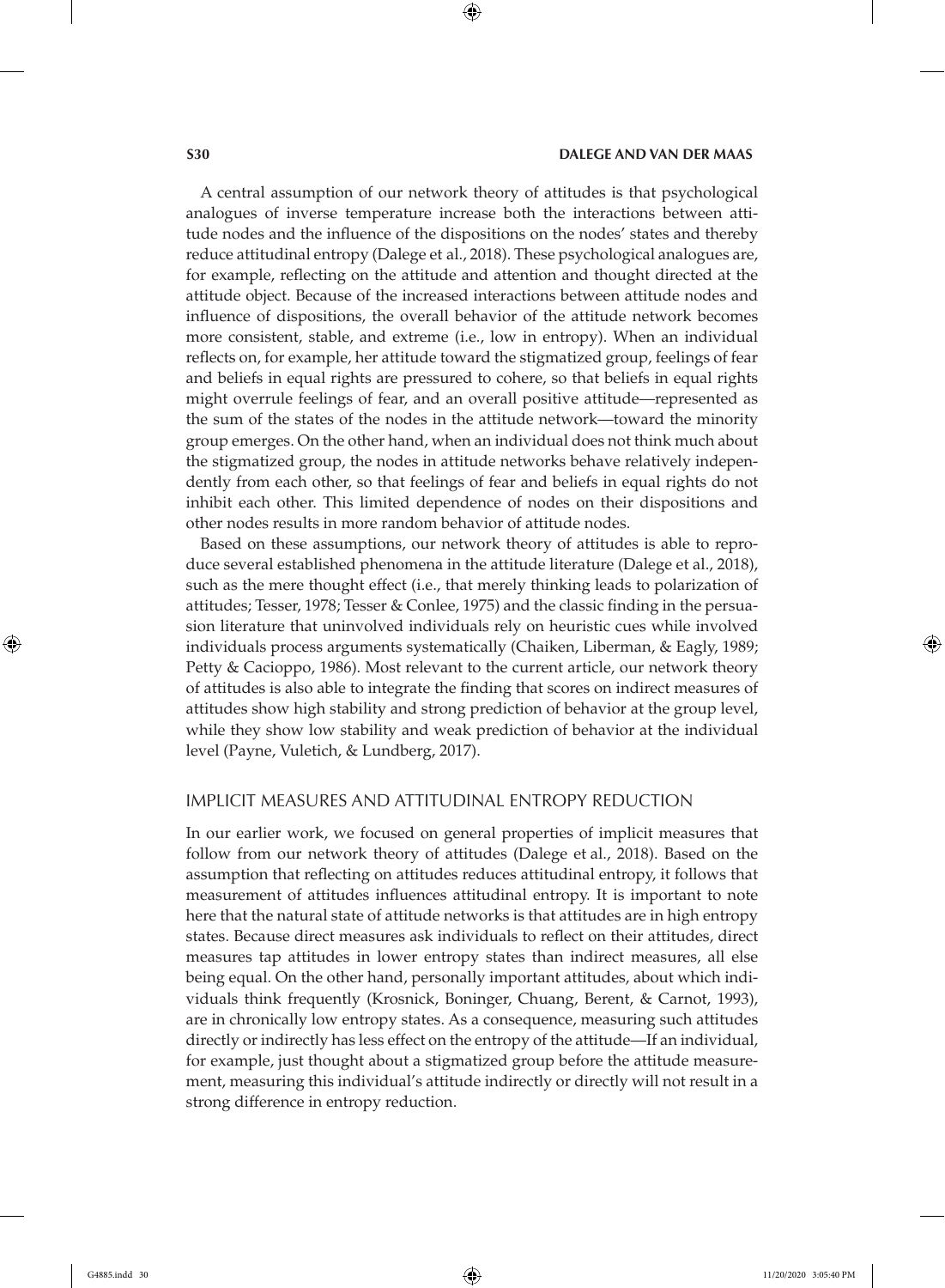From this reasoning, the hypothesis follows that characteristics of the attitude influence the psychometric properties of (indirect) measurement. Specifically, how much individuals think about an attitude object should be positively related to the internal consistency of indirectly measured attitudes (Dalege et al., 2018). This hypothesis was recently supported by an analysis of internal consistencies of 190 different IATs (Van Dessel, De Houwer, Hughes, & Hussey, 2018). While not providing definite proof of the measurement implications of our network theory of attitudes, this analysis serves as an illustration that internal consistencies of indirectly measured attitudes systematically vary with substantive properties of the assessed attitude. Our theory implies that the attitudes which showed high internal consistency were measured less implicitly than the attitudes that showed low internal consistency. Conversely, our theory implies that directly measured attitudes showing low internal consistency are likely to assess attitudes in a more implicit way (e.g., a direct measure might result in an implicit measurement outcome if the individual was distracted during answering a questionnaire). We thus assume that indirect measures *only* succeed in measuring attitudes implicitly if they assess attitudes in high entropy states.

A corollary of this assumption is that some attitudes *cannot* be measured implicitly. For example, measuring highly important attitudes that are in chronically low entropy states indirectly or directly should converge to the same result. This corollary is supported by the finding that the relation between indirectly and directly measured attitudes is stronger for personally important attitudes than for personally unimportant attitudes (Karpinski, Steinman, & Hilton, 2005).

While our earlier analysis of implicit measures led to a sobering conclusion implicit measures are necessarily noisy—in the current article we focus on a more positive aspect of implicit measures from the perspective of our network theory of attitudes: By assessing attitudes in noisier states, implicit measures are able to assess the dispositions of conflicting attitude nodes (i.e., attitude nodes with dispositions that are not in line with the dominant nodes' dispositions) in a more fine-grained and accurate manner. To illustrate this point, we use an attitude network toward a stigmatized group as an example. Let us assume that the affective nodes have negative dispositions (e.g., individuals are disposed to negative feelings toward a stigmatized group) and that cognitive nodes have positive dispositions (e.g., individuals are disposed to believing in equal rights). Additionally, we assume that the affective nodes are of a lower number than cognitive nodes, which is based on the finding that individuals generally list less affective properties than cognitive properties in open-ended questionnaires assessing attitude components (Esses & Maio, 2002; Haddock & Zanna, 1998). We focus on the situation in which the implicit measure taps mostly affective evaluative reactions, as implicit measures generally do (e.g., Cunningham & Zelazo, 2007; Fazio & Olson, 2003; Gawronski & Bodenhausen, 2006; Hofmann et al., 2005; Smith & Nosek, 2011).<sup>1</sup>

<sup>1.</sup> This does not hold for all indirect measures, as some indirect measures, such as the stereotype misperception task (Krieglmeyer & Sherman, 2012) and IATs assessing gender stereotypes (Nosek, Banaji, & Greenwald, 2002), are designed to tap cognitive reactions.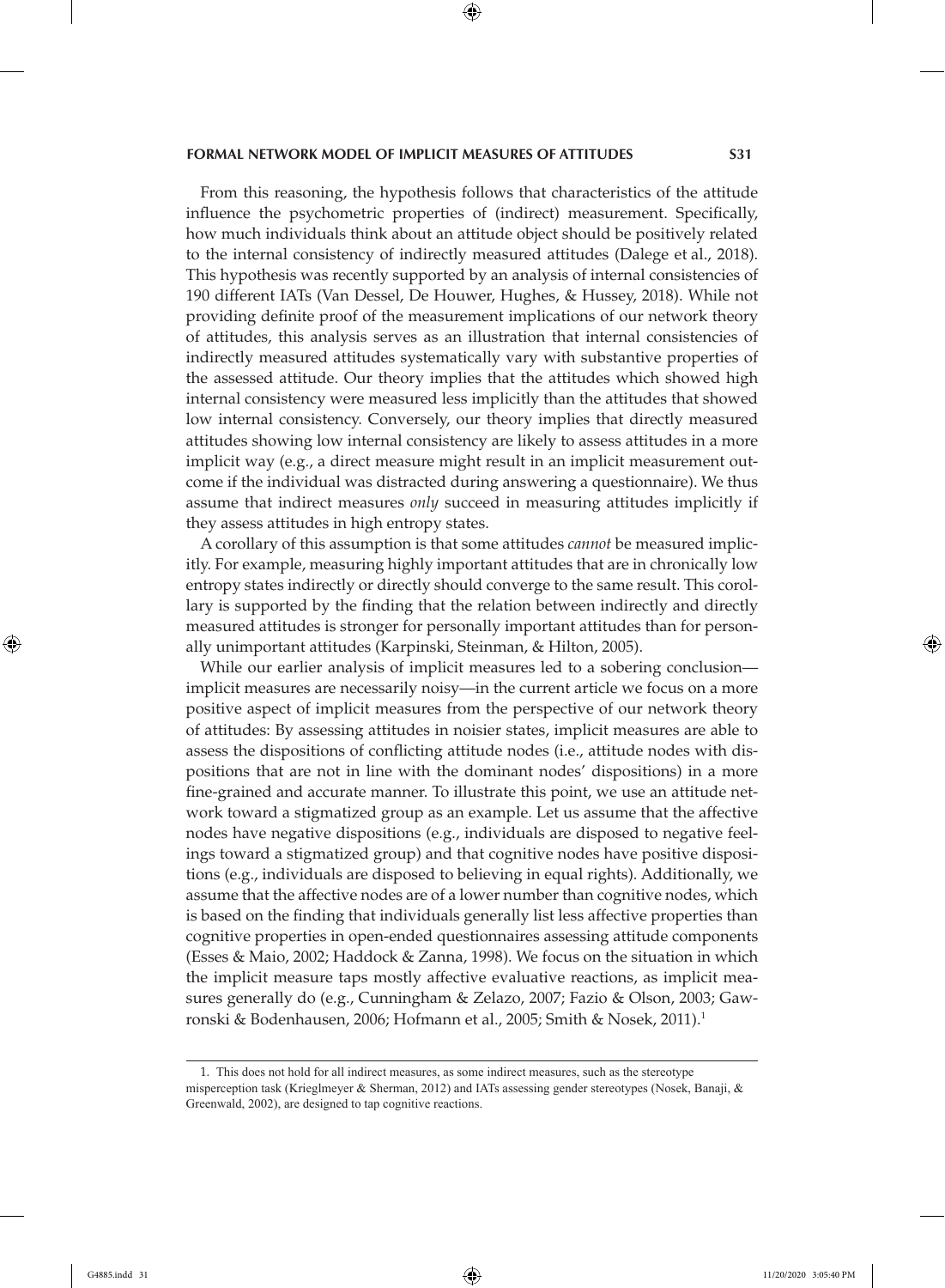How do these assumptions interact with the principle that explicit measures result in higher entropy reduction than implicit measures? When we measure an attitude network in a high entropy state, the different nodes will be noisier but they will also be less dependent on other nodes. Because of this, implicit measures will be more likely to tap the conflicting nodes' (e.g., affective nodes') dispositions. In contrast, when we measure the attitude network in a low entropy state, the measurement will be less noisy but we will also be less likely to measure nodes independently from each other. Because of this, the dominant nodes' (e.g., cognitive nodes') positive dispositions will overrule the negative conflicting nodes' (e.g., affective nodes') dispositions, because all nodes have bidirectional links to each other.<sup>2</sup> Scores on an explicit measure aimed at conflicting evaluative reactions are thus determined by both dispositions of these conflicting evaluative reactions *and* connections to the dominant evaluative reactions. In the simulation reported next, we provide a formal illustration of this mechanism.

#### **SIMULATION**

The aim of this simulation is to provide a formal illustration of the implied dynamics of our network theory of attitudes for implicit versus explicit measures. To do so, we set up a simulation using a simple network with 12 nodes that are all positively connected. Four of these nodes represent the conflicting nodes in the attitude network and have negative dispositions. The other eight nodes represent the dominant nodes in the attitude network and have positive dispositions. We then measured the network under varying amounts of reflection on the attitude (by varying attitudinal entropy reduction). The variations in attitudinal entropy reduction represent that indirect measurement was successful in measuring attitudes implicitly. The R-code for the simulation is available at https://osf.io/ svgcb/?view\_only=5441f0354bcf495282224fe7d6cf62b4.

#### SIMULATED DYNAMICS

Our network theory of attitudes uses the Ising (1925) model as an idealized model of attitude dynamics. To use the Ising model, we make the simplifying assumption that attitude nodes are of binary nature. For example, a node representing fearful reactions to members of a stigmatized group can be either in the -1 state (one currently has fearful reactions) or in the +1 state (one has currently no fearful reactions). To simulate dynamics on such Ising networks, we use Glauber dynamics (Glauber, 1963). This is a way to implement the Ising model's central postulate that systems strive toward energy minimization. In attitude networks, this energy minimization represents consistency maximization.

Glauber dynamics work in the following way. First, a node in the network is randomly chosen. Second, the energy *E*(*xi* ) of this node is calculated. Third, the

<sup>2.</sup> Note that this does not imply that individuals cannot report ambivalent attitudes. Our network theory of attitudes, however, implies that the more individuals reflect on their attitude, the less likely it will be that individuals accurately report their ambivalent attitudes.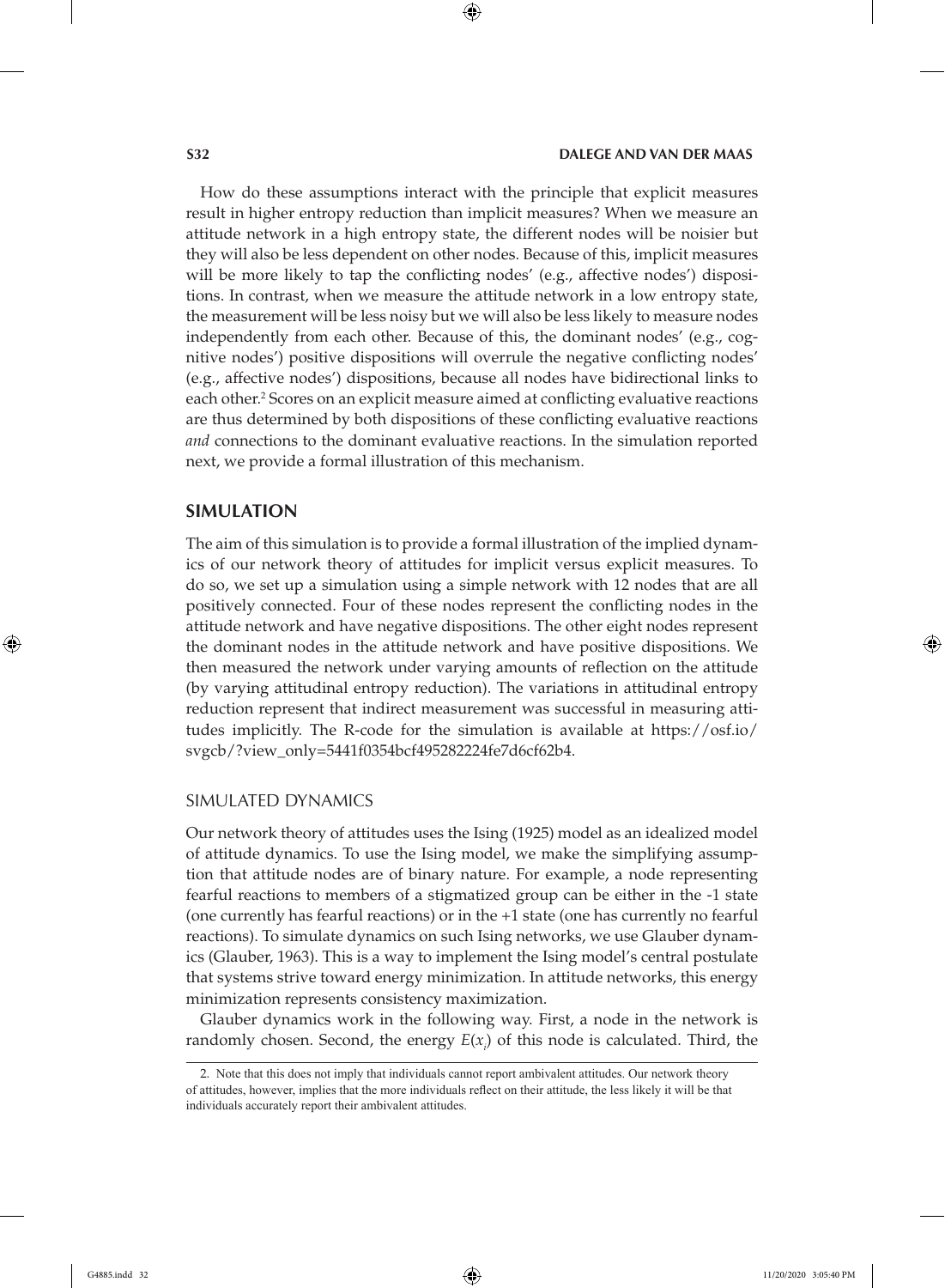energy when the node was flipped to its opposite state  $E(-x_i)$  is calculated. Fourth, the node flips its state with a probability dependent on the difference between  $E(x_i)$  and  $E(-x_i)$ . If the flipped state has lower (higher) energy, the node is likely (unlikely) to flip. The way this energy difference translates into a probability is moderated by the parameter  $\beta$  that represents inverse temperature in the original Ising model. In attitude networks, β represents attitudinal entropy reduction. When individuals, for example, reflect on the attitude, the behavior of the attitude network becomes more organized, because nodes are more likely to move to low energy states and by this the attitude becomes more consistent and stable.

The energy of a given node is determined by the following equation:

$$
E(x_i) = -\tau_i x_i - \sum_j \omega_{ij} x_i x_j,
$$

where *x<sub>i</sub>* represents the randomly chosen node. *τ<sub>i</sub>* represents the node's disposition to be in the positive or negative state.  $\omega_{i,j}$  represents the connection weight between  $x_i$  and one of its connected nodes  $x_j$ . Energy becomes lower when the state of the chosen node conforms to its disposition and when the node is in the same (different) state as the nodes to which it is positively (negatively) connected. Energy is thus lowest when the node is consistent with its disposition and with the other nodes it is connected to.

The probability that the node flips is then given by:

$$
Pr(x_i \to -x_i) = 1 / \left(1 + e^{(-\beta (E(x_i) - E(-x_i)))}\right),
$$

where  $E(x_i)$  represents the energy of the chosen node and  $E(-x_i)$  represents the energy when the node was flipped. β represents attitudinal entropy reduction and moderates how strongly the nodes' behavior depends on the network parameters (i.e., weights and dispositions). If β goes to infinity, the network's behavior becomes completely deterministic—nodes always change to (or remain in) the state with lower energy. If  $\beta$  is zero, the network's behavior becomes completely random—nodes always change their state with a .5 probability, and the energy of the states has no influence on the nodes' behavior. If β lies between zero and infinity, nodes are more likely to change to (or remain in) the state with lower energy—with the behavior of the network becoming increasingly deterministic with increasing β.

#### SIMULATION SETTINGS

We used a fully connected 12-node network for the simulation with all edge *weights,*  $ω$ *<sub><i>i, i*</sub> set to .1. The first four nodes represent the negatively disposed conflicting nodes, with dispositions *τi* sampled from a uniform distribution between –.6 and –.3, which represents moderate to strong dispositions. The last eight nodes represent the positively disposed dominant nodes, with dispositions *τi* sampled from a uniform distribution between .1 and .4, which represents moderate dispositions. For each simulated individual, one value for the dispositions of the conflicting nodes and one value for the dispositions of the dominant nodes were drawn,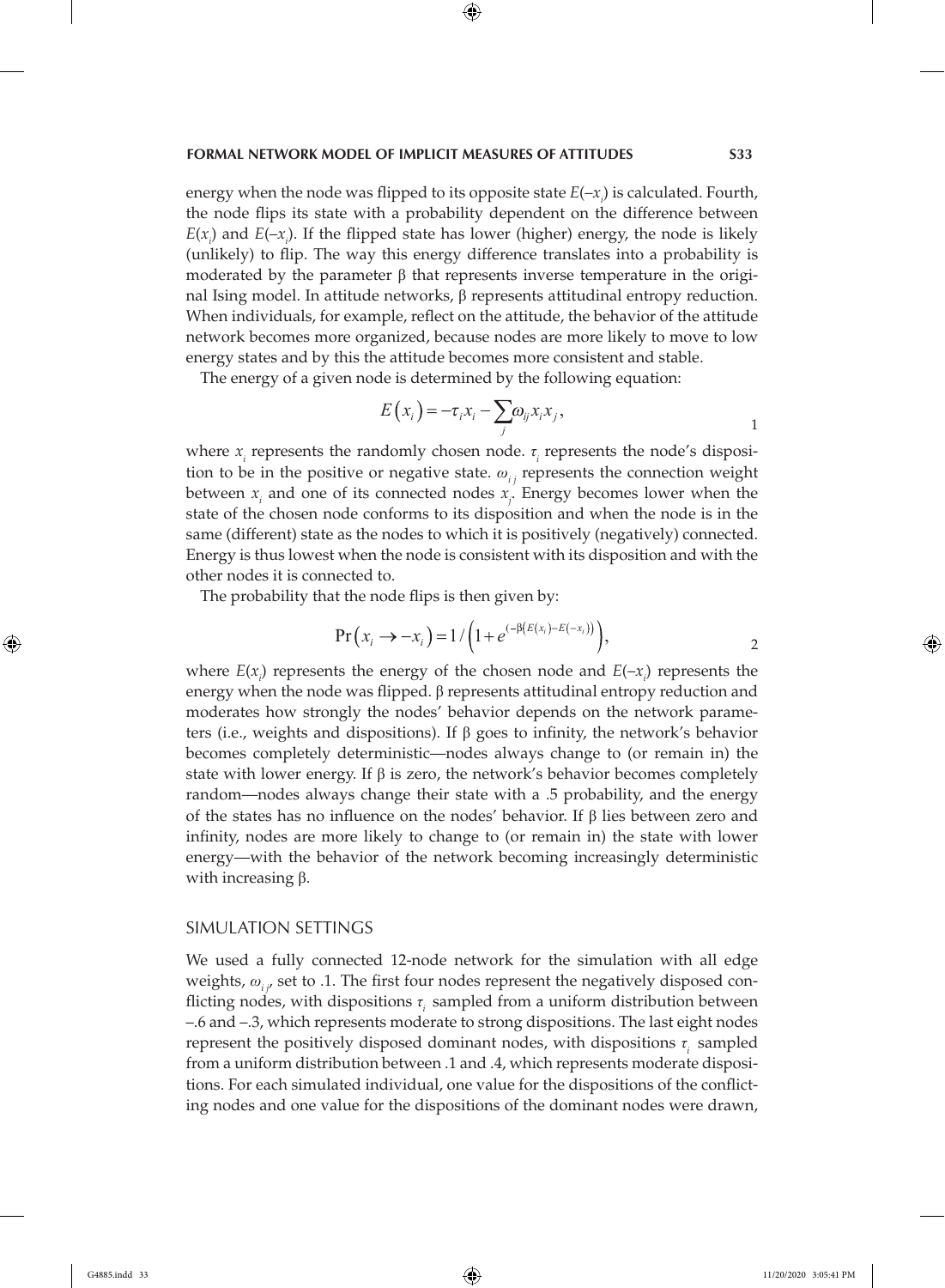but for the sake of simplicity a given individual had the same disposition for each conflicting node and the same disposition for each dominant node. Every individual thus had a negative disposition for the conflicting nodes and a positive disposition for the dominant nodes, but the strength of these dispositions varied between individuals. Note that this setup results in the majority of individuals having a positive disposition on average for the whole attitude network.

 $β$  was varied between 0 and 2, representing that individuals, for example, vary in how much they reflect on their attitude. β was varied in steps of .1, resulting in 21 different values for this parameter. The variations in β represent different types of measurement. Low values (approximately lower than 1) represent implicit measurement, moderate values (approximately between 1 and 1.5) represent explicit measurement, and high values (approximately higher than 1.5) represent situations in which individuals are motivated to elaborate during the measurement (e.g., individuals are asked to think about the attitude object before they answer the question; cf., Tesser, 1978). For each value of  $β$ , we simulated 5,000 individuals, resulting in a total of 105,000 simulated individuals.

We simulated individuals by first randomly drawing the dispositions for the conflicting and dominant nodes, respectively, and the value for β. Then based on these settings, 500 iterations of Glauber dynamics were simulated per individual (the values of the disposition and β remained constant throughout these 500 iterations). The first 250 iterations were used to settle the network and the second 250 iterations represented the measurement. We averaged the scores on each node at each iteration for each individual. These scores represent, for example, different trials in an IAT. For each individual, we then calculated the mean of these averages as their attitude score. To investigate the stability of the attitude scores, we correlated the scores at the 250th and 500th iteration. We used this as a measure of (test-retest) reliability, because it represents the most straightforward and easiest to interpret measure of reliability. Other measures of reliability are less optimal, because they rely on more assumptions (e.g., Cronbach's alpha relies on the assumption that scores are based on a one-factor model with equal factor loadings; for example, McNeish, 2018).

#### RESULTS

With the simulation, we aimed to answer three questions. First, how do the conflicting negatively disposed nodes behave under different amounts of attitudinal entropy reduction (e.g., how much individuals are asked to reflect on their attitude during the measurement)? Answering this question provides insight into how implicit versus explicit measures affect the likelihood that we measure the disposition of conflicting nodes accurately. We define accuracy of measurement as the alignment of nodes with their dispositions. Second, how do the dominant positively disposed nodes behave under different levels of attitudinal entropy reduction? Answering this question provides insight into how implicit versus explicit measures affect the likelihood that we measure the dispositions of dominant nodes accurately. Third, how is the stability of both sets of nodes affected by variations in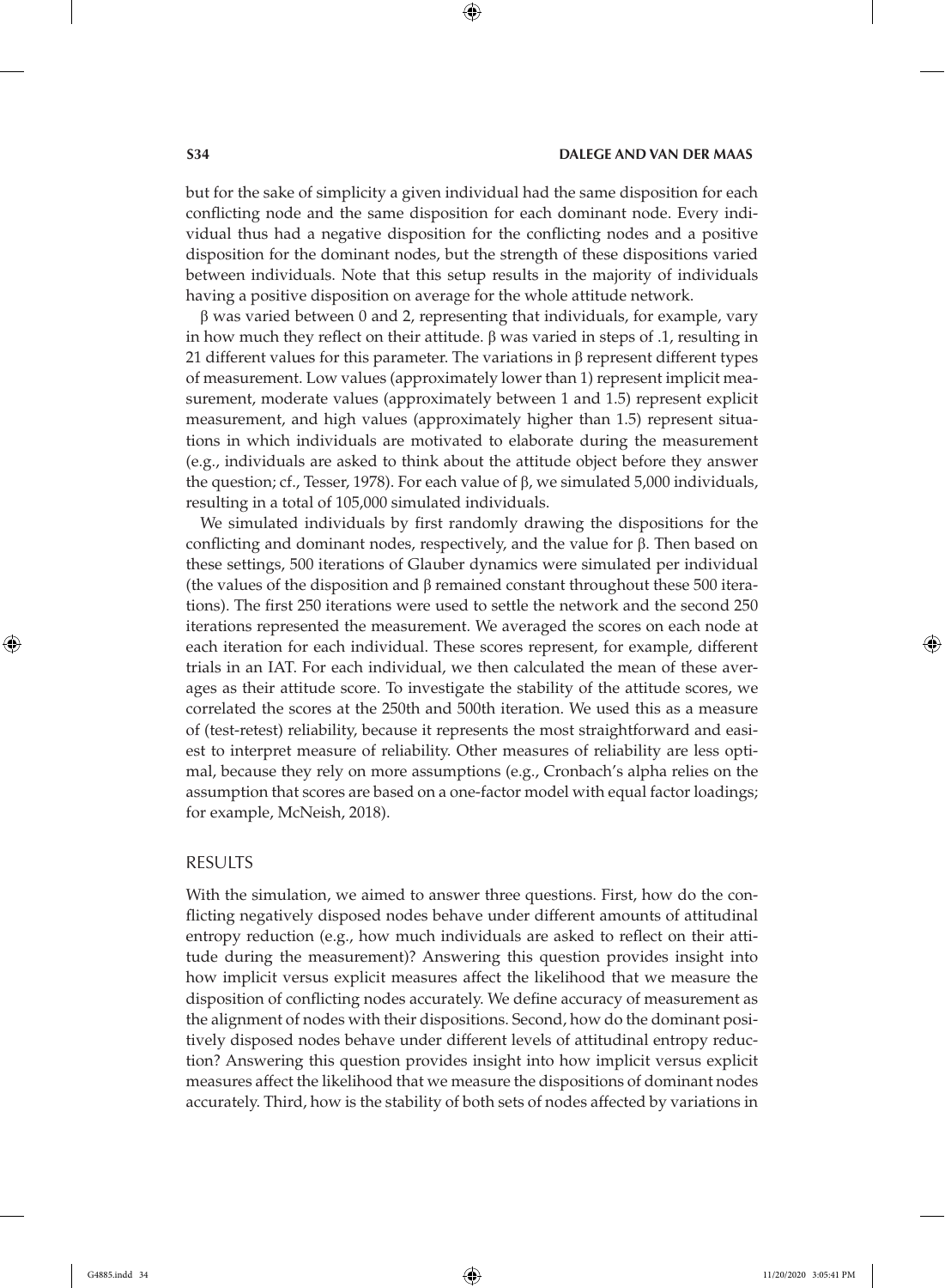attitudinal entropy reduction? Answering this question provides insight into how we can maximize both accuracy and stability of attitude measures.

To answer the first question of how the conflicting nodes behave under different levels of attitudinal entropy reduction, we investigated the mean of these nodes averaged per β parameter. As can be seen in Figure 2a, the average of these nodes takes the form of a U-shape. Under very low attitudinal entropy reduction, the nodes behave almost completely randomly and we are mostly measuring noise.<sup>3</sup> When the  $\beta$  parameter increases to moderate values, the nodes behave in accordance with their dispositions—the mean of the individuals is negative. With further increasing β parameter, the nodes again move further away from their dispositions, because they are pressured to align with the positively disposed nodes. Note, however, that the conflicting nodes move to a neutral position, illustrating that their states at this point are results of their negative dispositions and their connections to the positively disposed dominant nodes. The increasing error bars also illustrate that these nodes move to increasingly extreme positions—in general, they move to the positive position congruent with the dominant nodes, but in some instances, they move to the negative position congruent with their own dispositions.

To answer the second question of how the dominant nodes behave under different levels of attitudinal entropy reduction, we investigated the mean of these nodes averaged per parameter. As can be seen in Figure 2b, the average of these nodes is linearly increasing to the point when the β parameter reaches 1.5. This implies that with increasing attitudinal entropy reduction up to this point, we measure these nodes with increasing accuracy. When the  $β$  parameter further increases (which would likely be the case when individuals are prompted to elaborate on their attitude), the nodes move again move away from their dispositions. This is due to the increasing pressure of the nodes to align (as can be seen by the increasing variance), so that in some instances all nodes become negative. As can be seen in Figure 2c, the average of the whole network shows similar behavior as the dominant nodes—implying that the positively disposed dominant nodes overrule the negatively disposed conflicting nodes up to the point where the attitude moves increasingly to both extremes. This increasing bimodality of the attitude illustrates that in some instances the conflicting nodes overrule the dominant nodes. Such a situation could, for example, arise when individuals rationalize their conflicting feelings toward a minority group by changing their dominant beliefs (cf., Crandall, Bahns, Warner, & Schaller, 2011).

To answer the third question of how the stability of the attitude nodes is affected by attitudinal entropy reduction, we investigated the correlation between the different sets of attitude nodes at the 250th and 500th iteration as a measure of test-retest reliability. As can be seen in Figures 2d–f, the test-retest reliability of all attitude nodes increases with increasing  $\beta$  parameter. This implies that measuring the conflicting nodes both accurately and with high reliability is not possible. The point where we can measure these nodes most accurately lies at 0.9 for the  $\beta$ parameter (a point likely to represent implicit measurement). However, stability

<sup>3.</sup> Note that the small error bars at low levels of the attitudinal entropy reduction arise because all nodes constantly flip, which results in a stable neutral sum score of the nodes.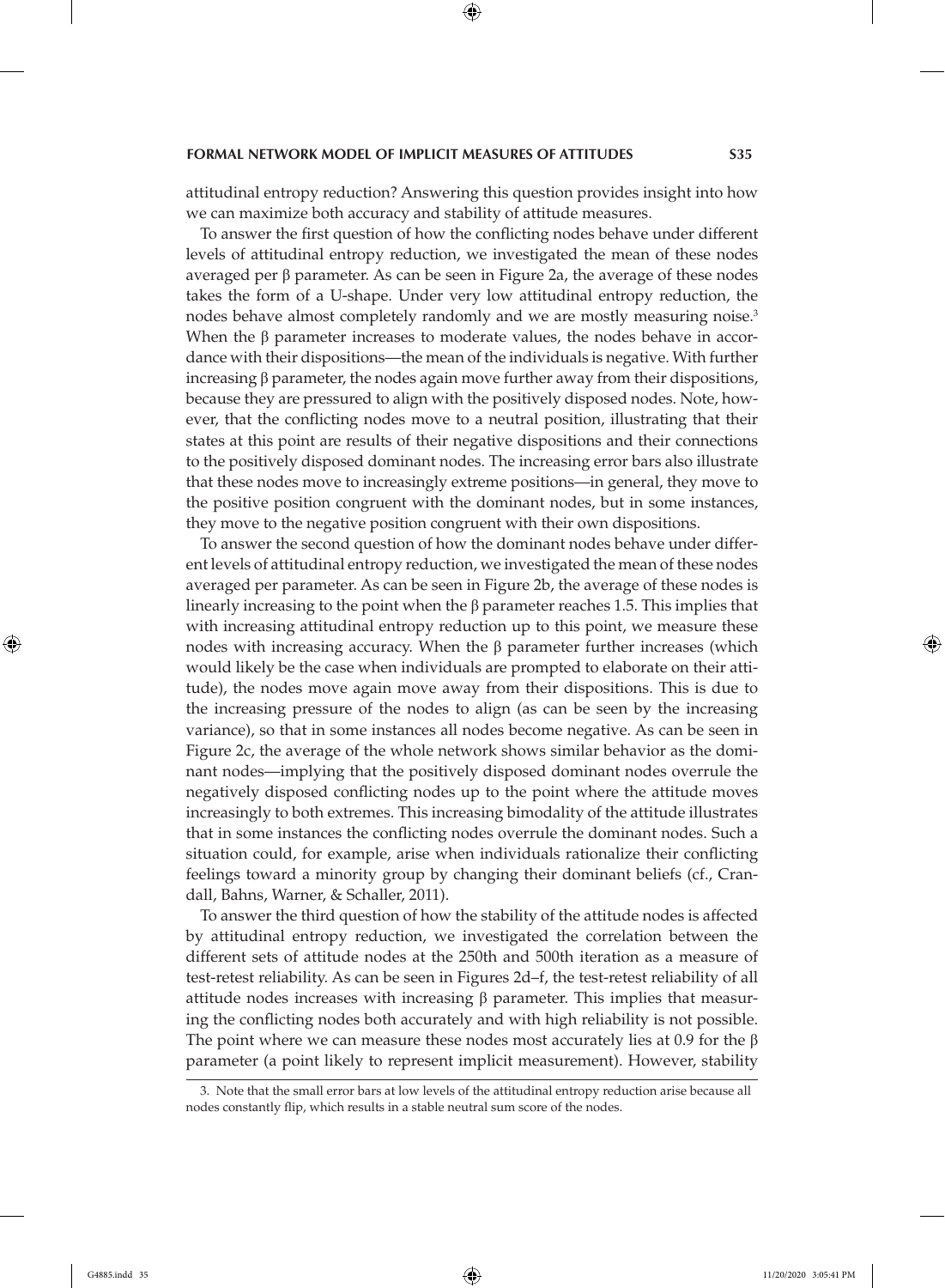

FIGURE 2. Results of the simulation. (a) shows the mean of the conflicting nodes for the different  $β$  parameters representing different levels of attitudinal entropy reduction; (b) shows the mean of the dominant nodes; and (c) shows the mean of all nodes. (d) shows the test-retest reliability of the mean of the conflicting nodes between the 250th and the 500th iteration for the different β parameters; (e) shows the test-retest reliability of the mean of the dominant nodes; and (f) shows the test-retest reliability of the mean of all nodes. Error bars represent +/- two standard errors around the mean or test-retest reliability.

of the nodes at this point is rather low (the test-retest reliability is only .07 when the β parameter is at 0.9).<sup>4</sup> In contrast, accuracy and reliability for the measurement of dominant nodes aligns rather well. These nodes are measured most accurately when the β parameter is at 1.5 (a point likely to represent explicit measures) and the test-retest reliability at this point is .62. While further increases lead to less accurate measurement of the dominant nodes but higher stability, the decrease in accuracy is far from the decrease in accuracy for the conflicting nodes.

### **DISCUSSION**

In this article, we modeled implicit versus explicit measures using our network theory of attitudes (Dalege et al., 2016, 2018). This modeling of implicit versus

<sup>4.</sup> One might object that the correlation is unrealistically low, because test-retest reliability is higher for implicit measures (LeBel & Paunonen, 2011). However, test-retest reliability in the implicit measures literature is typically assessed by correlating two scores that are each averaged over many trials. The way we assessed stability can be best compared to a situation in which a researcher would correlate two trials of an implicit measure.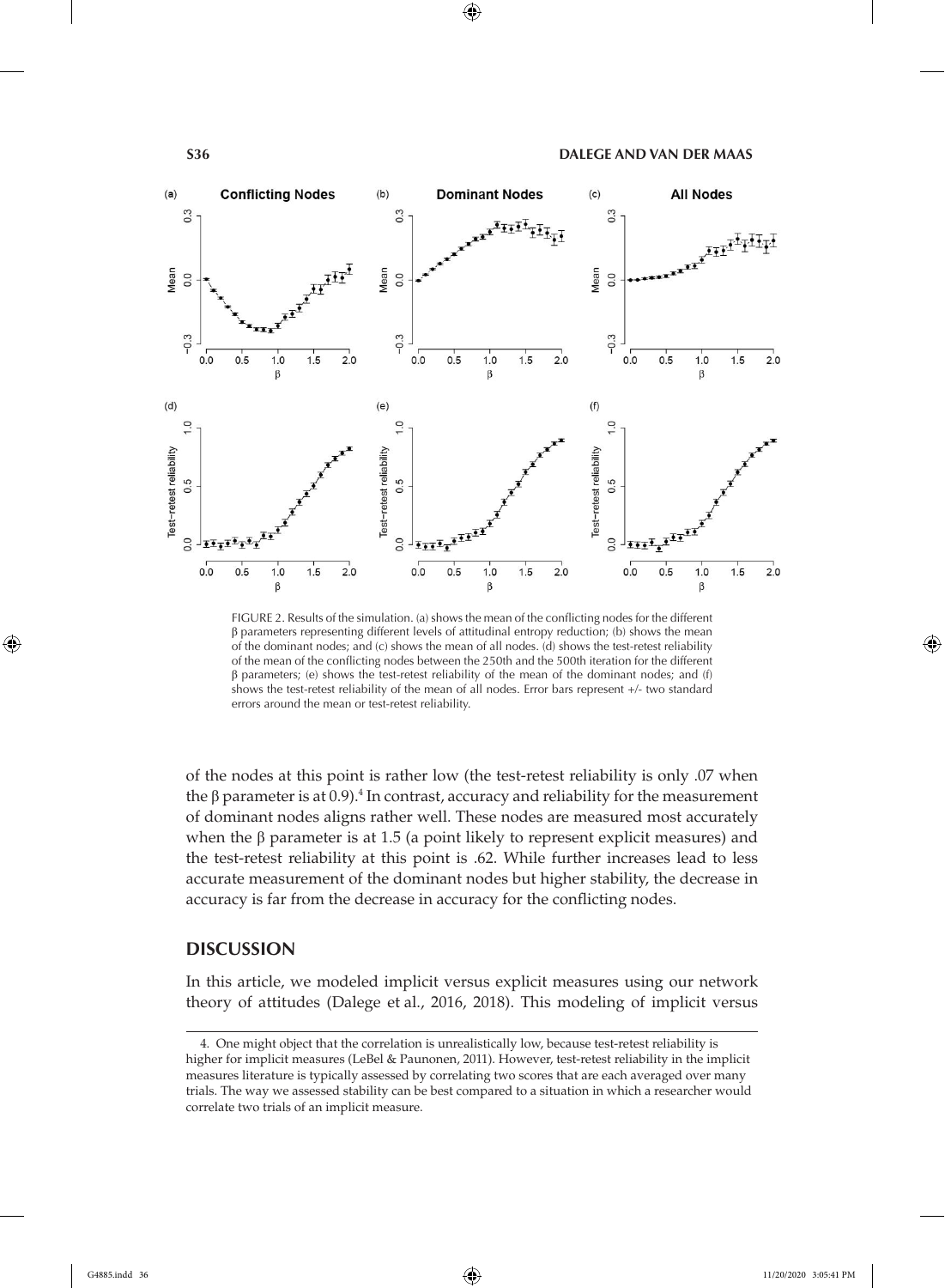explicit measures is based on the fact that indirect measures assess attitudes without asking individuals to reflect on their attitude with the aim to assess attitudes implicitly. Linking this fact to our network theory of attitudes implies that indirect measures tap attitudes in lower entropy states than direct measures, all else being equal. Indirect measures succeed in measuring attitudes implicitly if they tap the attitude in low entropy states. Results of our simulation show that limiting the amount of attitudinal entropy reduction can lead to more accurate measurement of the nodes of interest independent of their relationship to other nodes (such as when one wants to measure attitude elements that have conflicting dispositions with the dominant attitude elements), but also to lower reliability. Implicit measures therefore present a principally noisier measure than explicit measures (cf., Schimmack, 2019), but in some instances this noise allows for a more accurate measurement.

#### IMPLICATIONS

Our network theory of attitudes has several implications for implicit measures. A straightforward implication of our theory is that the difference between implicit and explicit measures is not a qualitative difference (cf., De Houwer, Teige-Mocigemba, Spruyt, & Moors, 2009). Instead, measurement of attitudes ranges from highly implicit when attitudinal entropy reduction is low (e.g., the attitude object is evaluated without reflecting on it) to highly explicit (e.g., the attitude object is evaluated while individuals elaborate on their attitude).

A corollary of treating the distinction between implicit and explicit measures as a continuous one is that the same measurement instrument might in some situations be regarded as an implicit measure, while in other situations it might be regarded as a more explicit measure. For example, if a study first asks participants to think about their attitudes toward a given issue and then assesses the participants' attitudes with an IAT, the IAT in this instance is probably a more explicit measure than when the IAT is administered without having participants think about their attitudes beforehand. The time scale of how fast attitude entropy would rise again after individuals have thought about the attitude object is an important question for future research. A questionnaire under time pressure on the other hand might be interpreted as an implicit measure. Given that our simulation shows that there is an optimal point of the implicitness of a measure at which the accuracy of the measurement (for conflicting attitude nodes) is maximized while reliability is in an acceptable range, an important task for future research is to investigate where this point lies. A possibility to do this would be to manipulate how much individuals reflect on their attitudes during a measure. This could, for example, be accomplished by varying the presentation of primes in an evaluative priming task. Our network theory of attitudes predicts that with longer presentation of the primes, reliability of the tasks would increase but also that the accuracy of measuring conflicting attitude nodes would decrease at some point.

A related implication is that the relatively low internal consistency and test-retest reliability of implicit measures (e.g., Bar-Anan & Nosek, 2014; Gawronski et al.,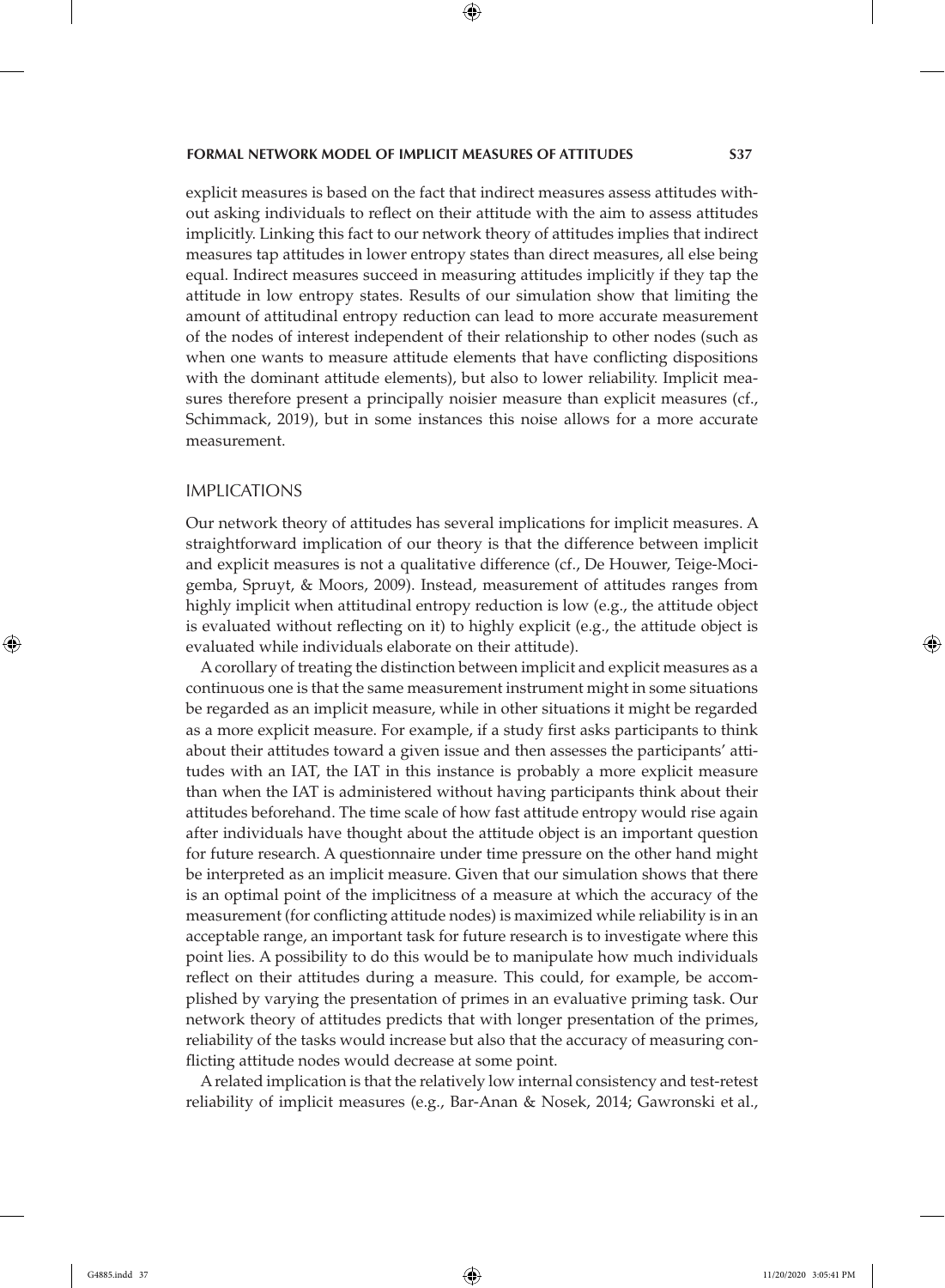2017; Hofmann et al., 2005; LeBel & Paunonen, 2011) is (to some extent) inherent to the construct implicit measures assess and cannot be solved by improving the measurement instruments.5 This implication has three important methodological consequences for implicit measures of attitudes. First, relations between implicitly measured attitudes and *any* other variable are necessarily relatively weak, because of their high variability.<sup>6</sup> This consequence aligns well with a recent meta-analysis showing that indirectly measured attitudes show rather weak relations to behavior (Oswald et al., 2013).<sup>7</sup> Our network theory of attitudes therefore implies that only studies with large sample sizes have sufficient power to detect effects of implicitly measured attitudes on other variables.

Second, several studies assessing implicitly measured attitudes correct for low reliability (e.g., Cunningham, Preacher, & Banaji, 2001; Hofmann et al., 2005; Nosek & Smyth, 2007). From the perspective of our network theory of attitudes this practice leads to artificially high effects of implicitly measured attitudes on other variables. The reason for this is that correcting for low reliability rests on the assumption that the construct could in principle be measured with perfect reliability (Borsboom & Mellenbergh, 2002). This assumption, however, is unlikely to be tenable in the case of implicitly measured attitudes.

Third, our network theory of attitudes also implies that implicit measures are better suited to assess group means than individual differences (cf., Payne et al., 2017). This is also illustrated by our earlier modeling work on implicit measures (Dalege et al., 2018). We modeled the finding that scores on indirect measures show high stability at the group level versus low stability at the individual level (e.g., Baron & Banaji, 2006; Gawronski et al., 2017) by simulating a large group of individuals in which the majority has a positively disposed attitude network (Dalege et al., 2018). Note that this simulation assumed that the indirect measures resulted in implicit measurement outcomes. The  $\beta$  parameter, representing attitudinal entropy reduction, was set to a low value. We found that such a situation results in high variability at the individual level. The group mean, however, was remarkably stable. The finding that scores on indirect measures show strong relations to behavior at the group level versus weak relations at the individual level (Hehman, Flake, & Calanchini, 2018; Oswald, Mitchell, Blanton, Jaccard, & Tetlock, 2013) was modeled in a similar way. In this simulation, we simulated several groups varying in the dispositions of their attitude networks, and we added a node representing behavior (Dalege et al., 2018). The β parameter was again set to a low value.

<sup>5.</sup> One might object that this is an overgeneralization because we only used one measure of reliability in our simulation. However, all measures of reliability (e.g., Cronbach's alpha, split-half reliability, coefficient omega) rely on the correlational structure between items. Therefore our testretest reliability measure using correlations between iterations should have a linear relation with other measures of reliability.

<sup>6.</sup> Note that scores on indirect measures might sometimes show rather strong relations to other measures. However, our network theory of attitudes implies that such strong effects arise because other factors, such as personal importance of the attitude, caused the indirect measure to assess attitudes explicitly.

<sup>7.</sup> Note that our network theory of attitudes also implies that under low attitudinal entropy reduction, behavior is mostly determined by strong dispositions regardless of other nodes in the attitude network (e.g., a strong habit).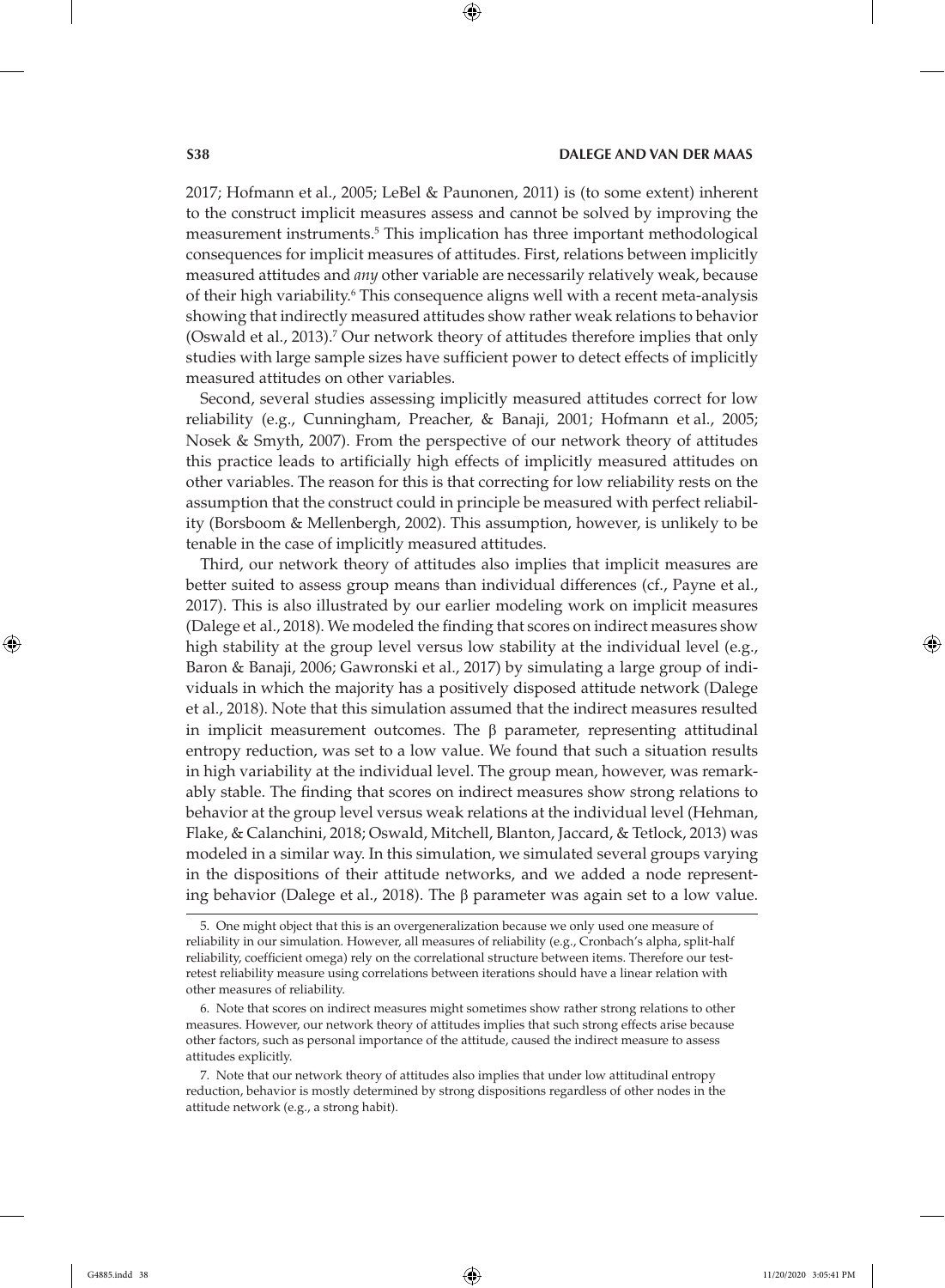We found that the individual-level correlation between the behavior node and the other nodes was rather weak, while the correlation at the group level was strong. The underlying process of these findings is that, due to low attitudinal entropy reduction, the networks at the individual level show highly variable behavior. At the group level, these variations are averaged out, so that stable effects emerge.

Another implication of our network theory of attitudes is that the question of what kinds of measures are more likely to tap the "true" attitude is misguided. Different forms of measurement set in motion different processes, and therefore the more relevant question becomes which processes the researcher wants to measure. Similar to a recent account of implicit measures as simulations of everyday processes (De Houwer, 2019), our network theory of attitudes implies that the measurement of attitudes mirrors different situations. If one wants to simulate the dynamics of attitudes in high entropy states (e.g., in situations in which individuals react spontaneously; Fazio, 2007; Gawronski & Bodenhausen, 2006), indirect measures are a valid way to assess attitudes. On the other hand, if one is interested in situations in which attitudes are in relatively low entropy states (e.g., in a conversation about the attitude object), direct measures of attitudes are a more valid way to assess attitudes. In general, our network theory of attitudes implies that measurement of attitudes is not simply a way to read out individuals' attitudes, but also sets processes in motion that influence attitudinal processes. This implication echoes work on measurement effects on attitudes (e.g., Strack & Martin, 1987; Thurstone, 1927; Tourangeau, Rips, & Rasinski, 2000; Wang & Busemeyer, 2013).

#### **CONCLUSION**

In this article, we applied our network theory of attitudes to implicit measures and by this introduced a formal model of implicit measures of attitudes. This model rests on the principle that implicit measures assess attitudes in high entropy states, leading to low consistency and low stability of attitudes. A central implication of our network theory of attitudes is that implicit measures are sometimes more accurate than explicit measures *because* they are noisier. We hope that by creating a closer connection between substantive theorizing and psychometrics, our network theory of attitudes contributes to a better understanding of the construct that implicit measures assess.

#### **REFERENCES**

- Bar-Anan, Y., & Nosek, B. A. (2012). Reporting intentional rating of the primes predicts priming effects in the affective misattribution procedure. *Personality and Social Psychology Bulletin*, *38*, 1194–1208.
- Bar-Anan, Y., & Nosek, B. A. (2014). A comparative investigation of seven indirect attitude measures. *Behavior Research Methods*, *46*, 668–688.
- Baron, A. S., & Banaji, M. R. (2006). The development of implicit attitudes: Evidence of race evaluations from ages 6 and 10 and adulthood. *Psychological Science*, *17*, 53–58.
- Borsboom, D., & Mellenbergh, G. J. (2002). True scores, latent variables, and constructs: A comment on Schmidt and Hunter. *Intelligence, 30*, 505–514.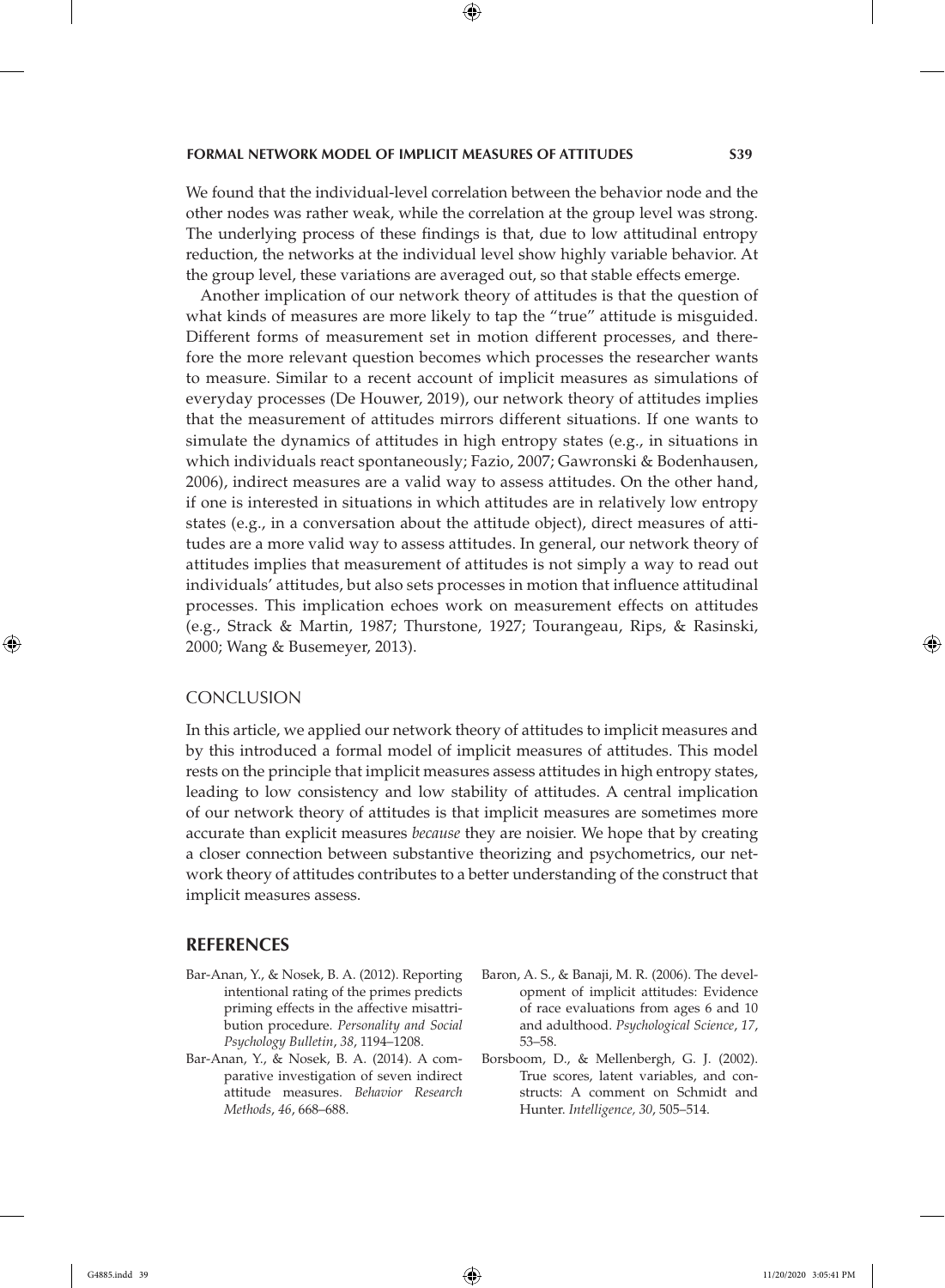#### **S40 DALEGE AND VAN DER MAAS**

- Chaiken, S., Liberman, A., & Eagly, A. H. (1989). Heuristic and systematic processing within and beyond the persuasion context. In J. S. Uleman & J. A. Bargh (Eds.), *Unintended thought* (pp. 212–252). New York: Guilford.
- Crandall, C. S., Bahns, A. J., Warner, R., & Schaller, M. (2011). Stereotypes as justifications of prejudice. *Personality and Social Psychology Bulletin*, *37*, 1488–1498.
- Cummins, J., Hussey, I., & Hughes, S. (2019, May 21). The AMPeror's new clothes: Performance on the affect misattribution procedure is mainly driven by awareness of influence of the primes. https://doi.org/10.31234/osf.io/d5zn8
- Cunningham, W. A., Preacher, K. J., & Banaji, M. R. (2001). Implicit attitude measures: Consistency, stability, and convergent validity. *Psychological Science, 12*, 163–170.
- Cunningham, W. A., & Zelazo, P. D. (2007). Attitudes and evaluations: A social cognitive neuroscience perspective. *Trends in Cognitive Sciences*, *11*, 97–104.
- Dalege, J., Borsboom, D., van Harreveld, F., van den Berg, H., Conner, M., & van der Maas, H. L. J. (2016). Toward a formalized account of attitudes: The Causal Attitude Network (CAN) Model. *Psychological Review*, *123*, 2–22.
- Dalege, J., Borsboom, D., van Harreveld, F., & van der Maas, H. L. J. (2018). The Attitudinal Entropy (AE) framework as a general theory of individual attitudes. *Psychological Inquiry*, *29*, 175–193.
- De Houwer, J. (2006). What are implicit measures and why are we using them? In R.W. Wiers & A.W. Stacy (Eds.), *The handbook of implicit cognition and addiction* (pp. 11–28). Thousand Oaks, CA: Sage.
- De Houwer, J. (2019). Implicit bias is behavior: A functional-cognitive perspective on implicit bias. *Perspectives on Psychological Science*, *4*, 835–840.
- De Houwer, J., Teige-Mocigemba, S., Spruyt, A., & Moors, A. (2009). Implicit measures: A normative analysis and review. *Psychological Bulletin*, *135*, 347.
- Esses, V. M., & Maio, G. R. (2002). Expanding the assessment of attitude components and structure: The benefits of openedned measures. *European Review of Social Psychology*, *12*, 71–101.
- Fazio, R. H. (2007). Attitudes as object–evaluation associations of varying strength. *Social Cognition*, *25*, 603–637.
- Fazio, R. H., Jackson, J. R., Dunton, B. C., & Williams, C. J. (1995). Variability in automatic activation as an unobtrusive measure of racial attitudes: A bona fide pipeline? *Journal of Personality and Social Psychology*, *69*, 1013–1027.
- Fazio, R. H., & Olson, M. A. (2003). Implicit measures in social cognition. research: Their meaning and use. *Annual Review of Psychology*, *54*, 297–327.
- Fiedler, K., & Bluemke, M. (2005). Faking the IAT: Aided and unaided response control on the Implicit Association Tests. *Basic and Applied Social Psychology*, *27*, 307–316.
- Gawronski, B., & Bodenhausen, G. V. (2006). Associative and propositional processes in evaluation: An integrative review of implicit and explicit attitude change. *Psychological Bulletin*, *132*, 692–731.
- Gawronski, B., Morrison, M., Phills, C. E., & Galdi, S. (2017). Temporal stability of implicit and explicit measures: A longitudinal analysis. *Personality and Social Psychology Bulletin*, *43*, 300–312.
- Glauber, R. J. (1963). Time-dependent statistics of the Ising model. *Journal of Mathematical Physics*, *4*, 294–307.
- Greenwald, A. G., McGhee, D. E., & Schwartz, J. L. (1998). Measuring individual differences in implicit cognition: The Implicit Association Test. *Journal of Personality and Social Psychology*, *74*, 1464–1480.
- Haddock, G., & Zanna, M. P. (1998). On the use of open-ended measures to assess atitudinal components. *British Journal of Social Psychology*, *37*, 129–149.
- Hahn, A., & Gawronski, B. (2019). Facing one's implicit biases: From awareness to acknowledgment. *Journal of Personality and Social Psychology, 16*, 769–794.
- Hehman, E., Flake, J. K., & Calanchini, J. (2018). Disproportionate use of lethal force in policing is associated with regional racial biases of residents. *Social Psychological and Personality Science*, *9*, 393–401.
- Hofmann, W., Gawronski, B., Gschwendner, T., Le, H., & Schmitt, M. (2005). A metaanalysis on the correlation between the Implicit Association Test and explicit self-report measures. *Personality and Social Psychology Bulletin*, *31*, 1369–1385.